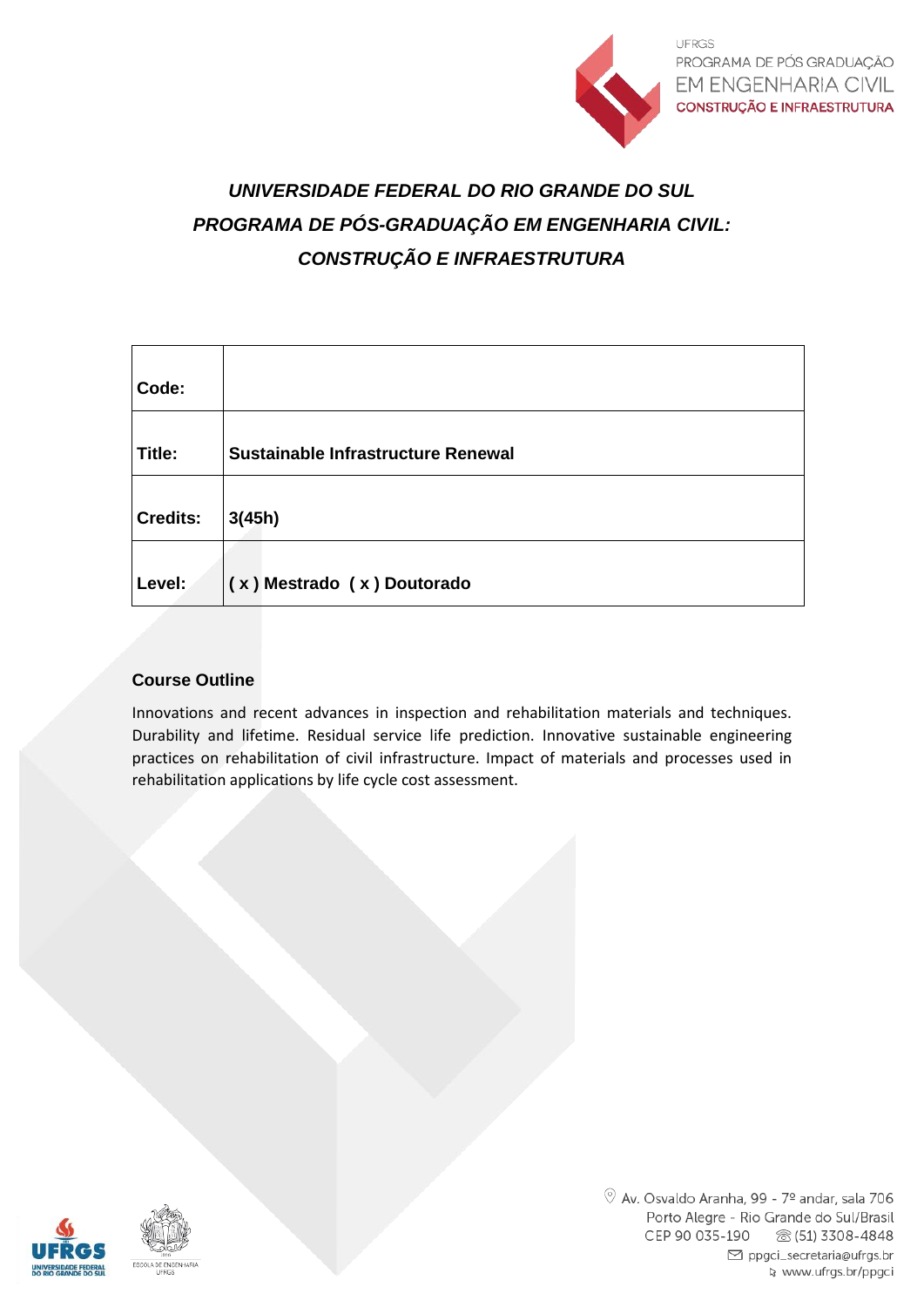# **Program**

| Week           | <b>Date</b> | Instructor       | <b>Topic</b>                                                                                                           | <b>Required Readings / Assignments</b>                 |
|----------------|-------------|------------------|------------------------------------------------------------------------------------------------------------------------|--------------------------------------------------------|
| $\mathbf{1}$   |             | Mônica<br>Garcez | Introduction to<br>Infrastructure                                                                                      | Discussion:<br>Reading:<br><b>Activities:</b><br>Quiz: |
| $\overline{2}$ |             |                  |                                                                                                                        | Renewal                                                |
| 3              |             | Mônica<br>Garcez | Durability and<br>lifetime.                                                                                            | Discussion:<br>Reading:<br>Activities:<br>Quiz:        |
| 4              |             |                  | Residual service<br>life prediction.                                                                                   | Discussion:<br>Reading:<br>Activities:<br>Quiz:        |
| 5              |             | Ângela           | Innovations and<br>recent advances<br>in inspection and<br>rehabilitation<br>materials and<br>techniques.              | Discussion:<br>Reading:<br>Activities:<br>Quiz:        |
| 6              |             | Angela           |                                                                                                                        | Discussion:<br>Reading:<br>Activities:<br>Quiz:        |
| $\overline{7}$ |             | Ângela           |                                                                                                                        | Discussion:<br>Reading:<br>Activities:<br>Quiz:        |
| 8              |             | Ângela           |                                                                                                                        | Discussion:<br>Reading:<br>Activities:<br>Quiz:        |
| 9              |             | Mônica<br>Garcez | Innovative<br>sustainable<br>engineering<br>practices on                                                               | Discussion:<br>Reading:<br><b>Activities:</b><br>Quiz: |
| 10             |             |                  | rehabilitation of<br>civil<br>infrastructure.                                                                          | Discussion:<br>Reading:<br>Activities:<br>Quiz:        |
| 11             |             | Mônica<br>Garcez | Impact of<br>materials and<br>processes used<br>in rehabilitation<br>applications by<br>life cycle cost<br>assessment. | Discussion:<br>Reading:<br>Activities:<br>Quiz:        |
| 12             |             |                  |                                                                                                                        | Discussion:<br>Reading:<br>Activities:<br>Quiz:        |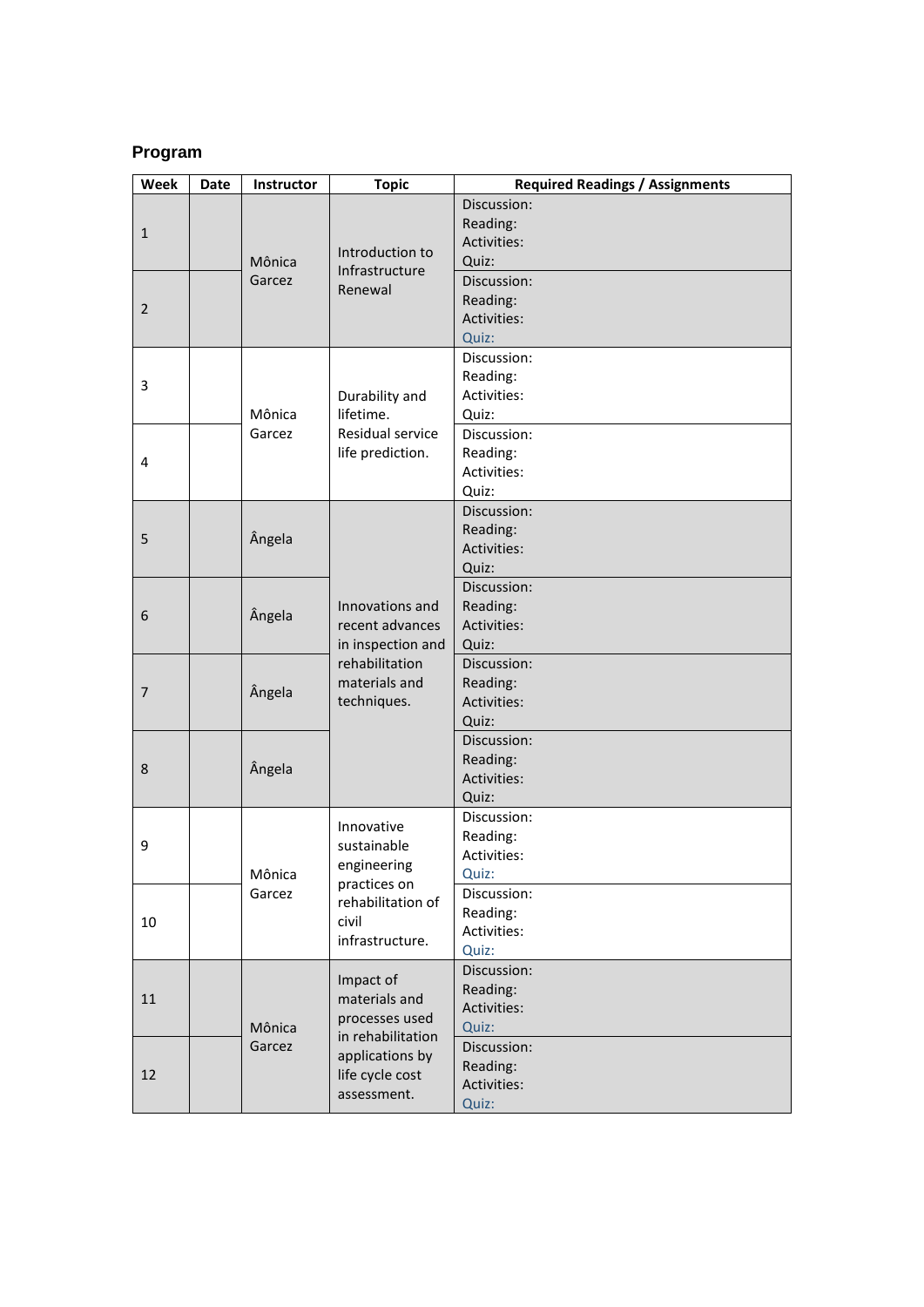

## **Objectives**

Introduce students to topics related to assessment, maintenance and repair of civil infrastructure using advanced materials and technologies in a sustainable development context. Contextualize aspects associated to the relation between financial and environmental costs related to the extension of infrastructure life, associated to safety, resiliency and durability issues. Familiarization with software tools.

### **Methodology**

A problem-based learning approach will be used to develop students' competencies and attributes. Active and cooperative learning strategies will be used through classroom quizzes case studies, and presentations.

Approaches to Teaching and Learning: Lectures, group-based learning, critical reading and reflection.

Mode of delivery: Blended (autonomous student learning 20%, lectures 80%)

# **Evaluation**

Learning assessments will be graded based on rubric criteria and weighted according to the following breakdown:

| Weighting | <b>Assessment / Assignment</b>        |
|-----------|---------------------------------------|
| 10%       | <b>Individual Quiz Scores</b>         |
| 40%       | <b>Case Studies and Presentations</b> |
| 50%       | Manuscript                            |

### **References**

Arvidsson, R., Svanstrom, M., 2015. Integrated Environmental Assessment and Management, 12, 3, 429–436.

Guinée, J.B.; Gorrée, M.; Heijungs, R.; Huppes, G.; Kleijn, R.; Koning, A. de; Oers, L. van; Wegener Sleeswijk, A.; Suh, S.; Udo de Haes, H.A.; Bruijn, H. de; Duin, R. van; Huijbregts, M.A.J., 2002. Handbook on life cycle assessment. Operational guide to the ISO standards. Kluwer Academic Publishers, Dordrecht, Netherlands, 692 pp.

Inteligent Sensing for Innovative Structures Educational Module about FRP, 2007. Educational Module 1 to 4 – Intelligent Sensing for Innovative Structures. Winnipeg: ISIS, 2007.

KPMG International, 2012. Cities Infrastructure: a report on sustainability. Available at: [www.kpmg.com/infrastructure](http://www.kpmg.com/infrastructure)